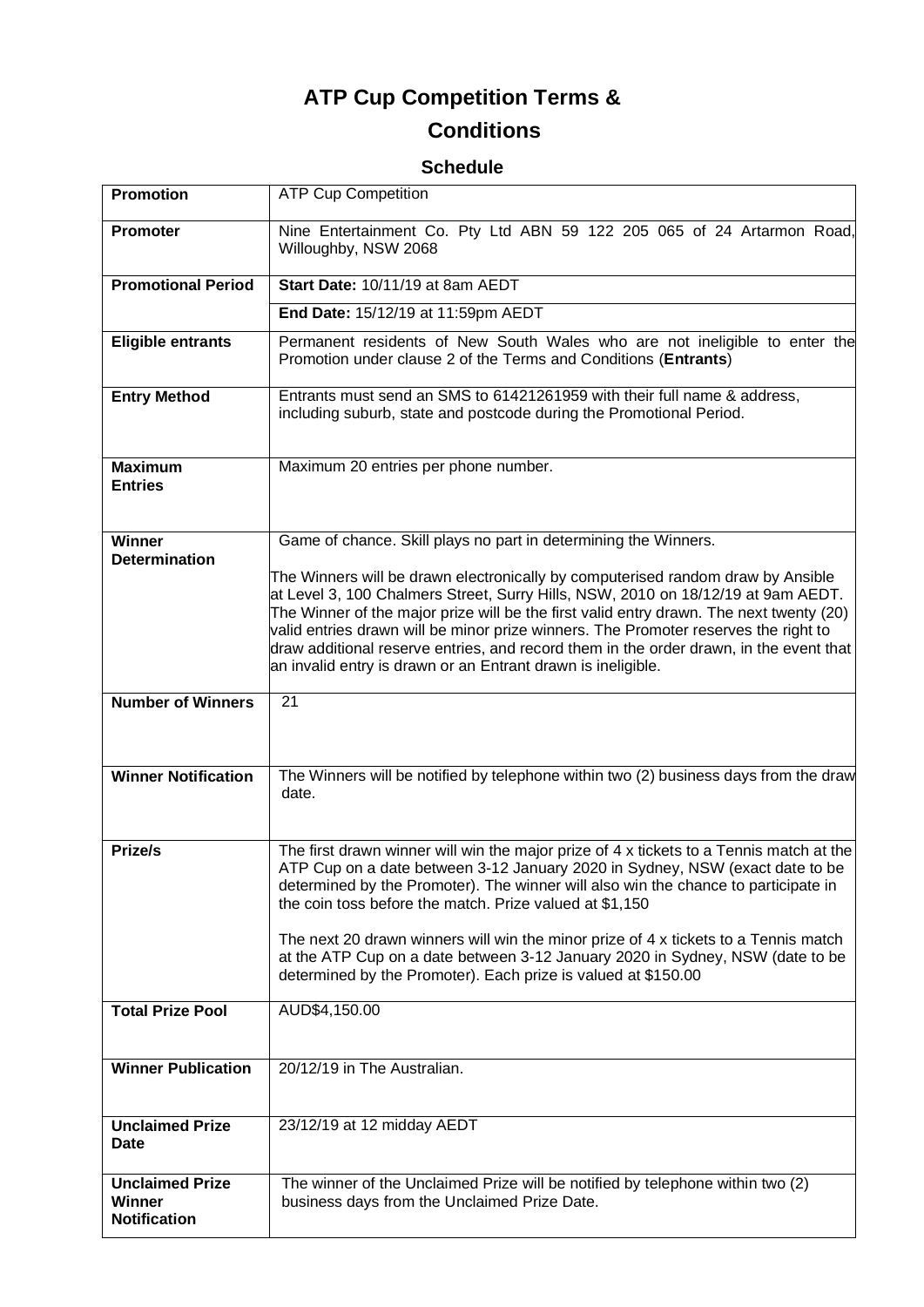| <b>Unclaimed Prize</b><br>Winner<br><b>Publication</b> | 27/12/19 in The Australian                                    |
|--------------------------------------------------------|---------------------------------------------------------------|
| <b>Special</b><br><b>Conditions</b>                    | Winners must make their own way to and from the Tennis match. |
| <b>Permit numbers</b>                                  | Authorised under: NSW:LTPS/19/39364                           |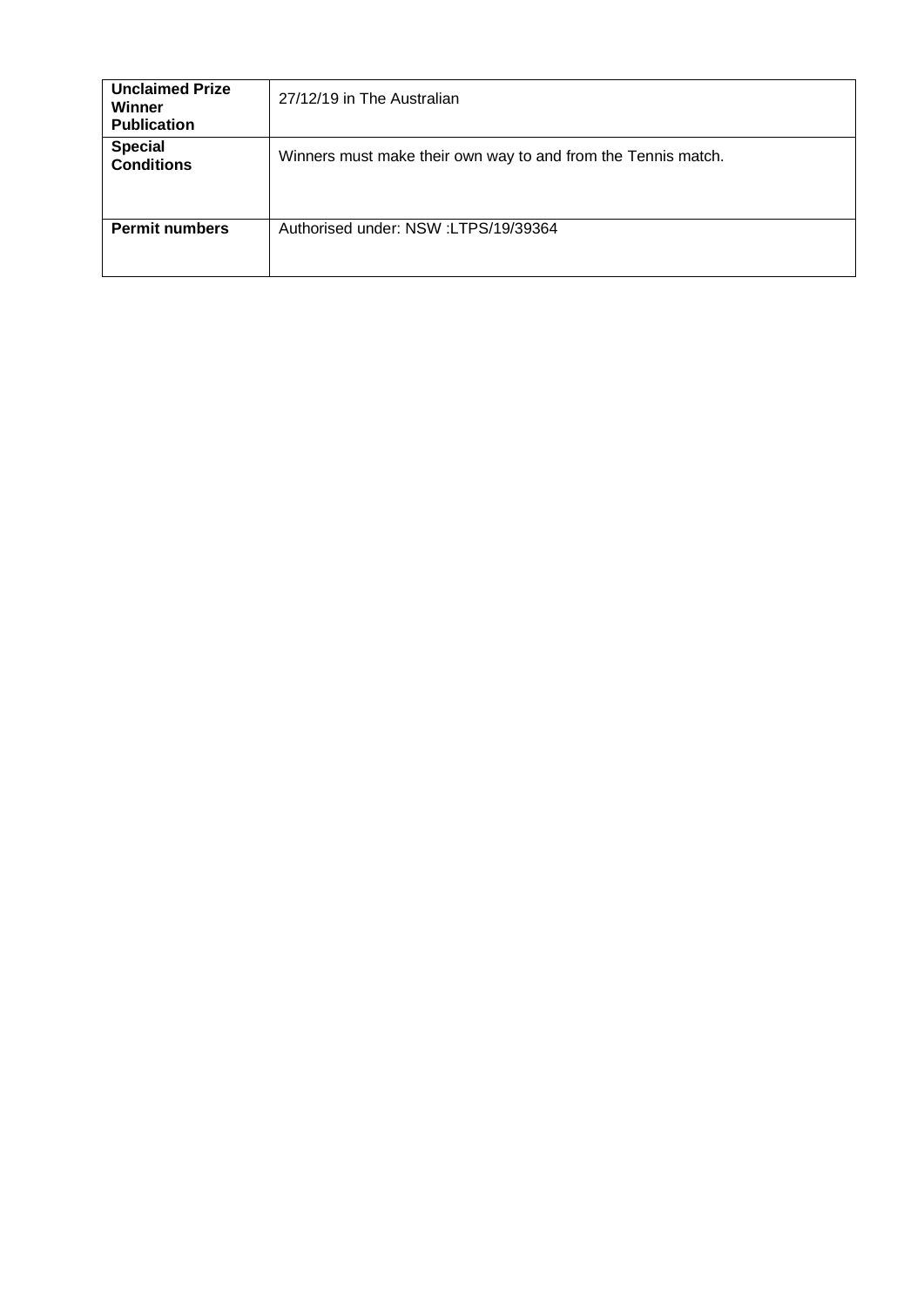### **Terms and Conditions**

#### **Entry into the Promotion**

- 1 The Schedule above and all other entry instructions and prize information published by the Promoter form part of these Terms and Conditions. Each Entrant agrees and acknowledges that they have read these Terms and Conditions (and Schedule) and that entry into the Promotion constitutes acceptance of these Terms and Conditions (and Schedule). All capitalised terms used in these Terms and Conditions have the meaning given in the Schedule, unless stated or as the context otherwise provides.
- 2 Entry is not open to:
	- a) directors, management, employees, officers and contractors of:
		- i. the Promoter,
		- ii. any related bodies corporate of the Promoter, and
		- iii. the agencies and companies associated with the Promoter or the Promotion; and
	- b) a spouse, de facto spouse, partner, guardian, parent, child or sibling (whether natural or by marriage or adoption) of any person set out in clause 2a).
- 3 Entrants under the age of 18 must have permission from a parent or legal guardian to enter the Promotion.
- 4 Entries must be received by the Promoter during the Promotional Period. All entries are deemed to be received at the time of receipt by the Promoter, not the time of transmission by the Entrant. Records of the Promoter and its agencies are final and conclusive as to the time of receipt.
- 5 Entrants may submit entries up to the Maximum Entries. If multiple entries are permitted, each entry must be submitted separately.
- 6 Any and all entries that are made using any automated entry means, computer entry service or any other mechanical or electronic means that allows an individual to automatically enter repeatedly are invalid and will be rejected by the Promoter.
- 7 SMS entry cost per message is a standard SMS cost. Cost will vary and be dependant on entrant's mobile phone plan and carriage provider. SMS Service Provider is Ansible Pty Ltd (Ansible Helpline: 1300 914 815). By entering the Promotion via SMS, Entrants consent to the Promoter using their personal details for the purposes of sending one (1) mobile terminated (MT) reply message which includes a courtesy notice of their entry in the Promotion.
- 8 All entries to the Promotion may be subject to verification by the Promoter. Entrants must, within seven (7) days of being asked and at the Promoter's cost, allow the Promoter to inspect and copy any documents that the Promoter may request establishing eligibility to enter the Promotion, including but not limited to receipts, evidence of age, residence and identity. The Promoter may decide in its sole discretion which documents are considered suitable for establishing eligibility to enter or win. If a Winner cannot provide suitable proof of eligibility to the Promoter's satisfaction, they forfeit their Prize in whole and no substitute or compensation will be offered.
- 9 The Promoter may, at its absolute discretion, declare any or all entries made by an Entrant to be invalid if the Entrant:
	- a) fails to establish their entitlement to win the Promotion to the Promoter's satisfaction; or
	- b) fails to produce items as required by these Terms and Conditions or produces items that appear to be illegible, stolen, forged, reconstructed, altered, incomplete or tampered with in any way; or
	- c) appears, to the Promoter, to have tampered with, or benefited from tampering with, the entry process; or
	- d) has submitted an entry that is not in accordance with these Terms and Conditions; or
	- e) has, in the opinion of the Promoter, engaged in conduct in entering the Promotion which is fraudulent, misleading, deceptive or generally damaging to the goodwill or reputation of the Promotion or Promoter.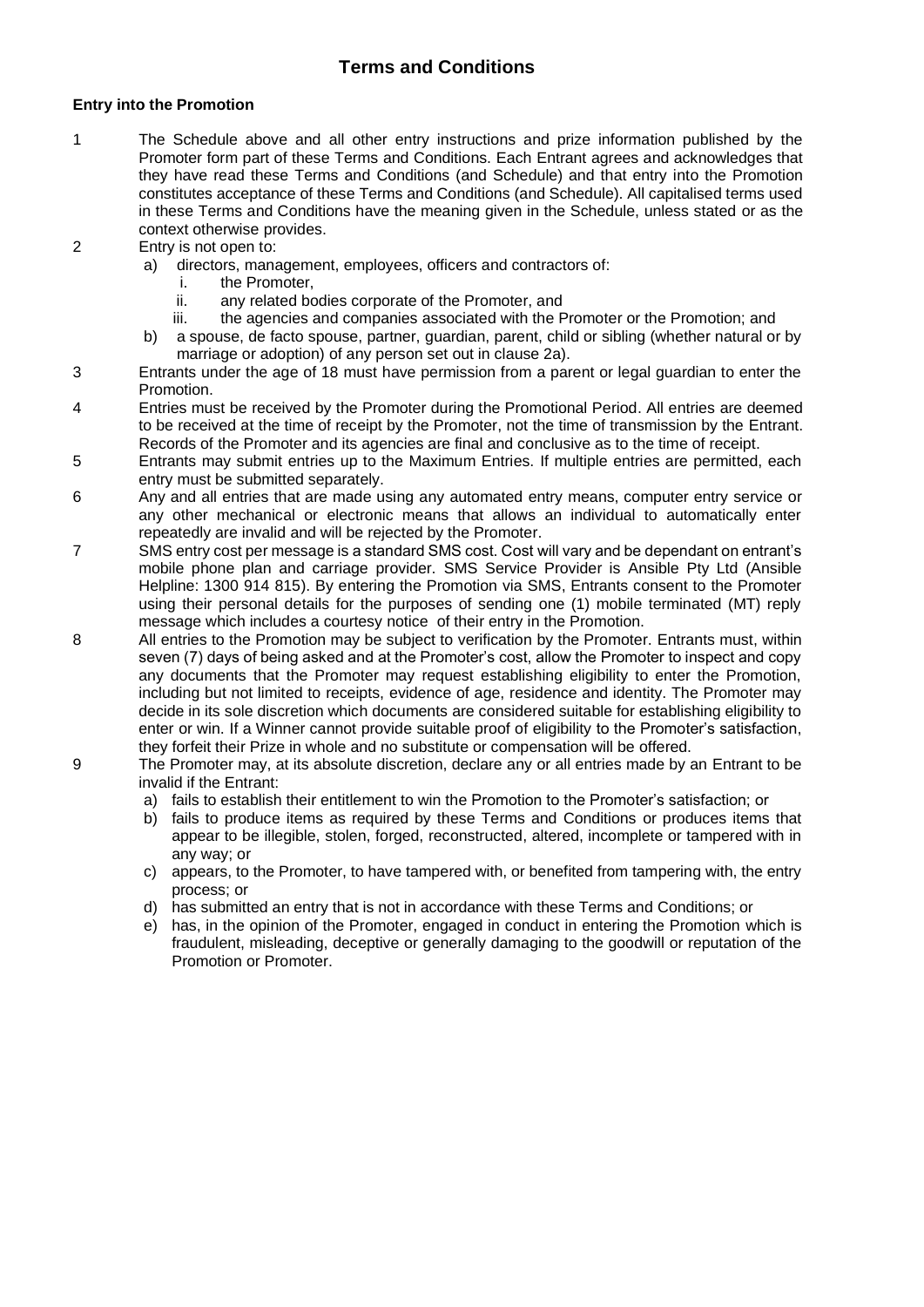#### **Entry material**

- 10 Entries must be submitted in accordance with the Entry Method and must not be: incomplete; incomprehensible; unlawful or capable of violating any law or giving rise to a civil action; obscene; defamatory or libellous; threatening or harassing; pornographic or contain nudity; hateful; offensive; incite or be capable of encouraging conduct that would be considered a criminal offence; and in violation of the terms and conditions of the relevant social media platform used to enter the Promotion.
- 11 All entries immediately become and remain the property of the Promoter. The Promoter reserves the right to use, reproduce, distribute, prepare derivative works of and display the entry material (and authorise others to do the same) for the purposes of conducting and promoting the Promotion, awarding the Prize and advertising and marketing the Promoter or the Promotion and/or future promotions on all media now known or later devised, in perpetuity.
- 12 By entering the Promotion, Entrants consent to any use of their entry by the Promoter which may otherwise infringe an Entrant's moral rights in the entry material, including (without limitation), exercising any of the rights in the entry material without identifying the Entrant, and using the entry material in any way that the Promoter sees fit, even if it results in derogatory treatment of the entry material (as defined in the *Copyright Act1968* (Cth)).

#### **Winners**

- 13 The Number of Winners will be determined from all valid and eligible entries received during the Promotional Period in accordance with the Winner Determination. The Winner/s will receive the Prize/s.
- 14 The Winner/s will be notified in accordance with the Winner Notification and the Winner/s name (first initial and surname) and State/Territory of residence will be published in accordance with the Winner Publication.
- 15 All reasonable attempts will be made to contact the Winner/s. Subject, where relevant, to any direction given under the relevant State/Territory permit regulations, if a Prize is:
	- a) not claimed by the Winner by the Unclaimed Prize Date; or
	- b) forfeited for any reason,

that Prize will be awarded to the next valid entry drawn. The winner of the Unclaimed Prize will be notified in accordance with the Unclaimed Prize Winner Notification and the Unclaimed Prize Winner's name (first initial and surname) and State/Territory of residence will be published in accordance with the Unclaimed Prize Winner Publication.

#### **General prize terms**

- 16 All Prize values are correct and based on the recommended retail value at the Start Date of the Promotion.
- 17 If a Prize or any part of a Prize is unavailable for any reason, the Promoter will, in its absolute discretion, substitute the Prize with another item of no lesser retail value, subject, where relevant, to the approval of the authorities that have issued permits for the conduct of the Promotion.
- 18 Unless expressly stated as being included in the Prize/s, all other costs and expenses associated with taking the Prize/s become the responsibility of Winner/s and their guest/s.
- 19 Prizes cannot be refunded or exchanged and, except as expressly permitted by these Terms and Conditions, cannot be taken as a monetary payment.
- 20 Prizes may be transferred at the Promoter's sole discretion. If the Promoter exercises its discretion to allow a Winner to transfer their Prize, the transfer will be on the condition that the transferee accepts these Terms and Conditions and the Promoter may require such acceptance in writing at its absolute discretion.
- 21 All aspects of a Prize must be taken together as a package. Prizes including attendance to an event must be taken to coincide with that event. If for any reason a Winner does not (or is unable to) take their Prize or an element of their Prize at the time stipulated by the Promoter, they forfeit their Prize or that element of their Prize and no compensation or substitute will be offered.
- 22 The Promoter reserves the right to refuse to allow an Entrant/Winner and/or their guest/s to take part or continue to take part in any aspects of the Promotion or Prize/s, for any inappropriate behaviour (including intoxication), if the relevant person does not or is not able to comply with any requirements normally associated with the particular activity or if the Promoter determines, based on the advice of an appropriate and relevant medical professional, that the relevant person is not sufficiently healthy or fit so as to safely participate in the Promotion or Prize/s.
- 23 Prizes may not, without the prior written consent of the Promoter, be resold or offered for resale at a premium (including via online auction sites) or used for advertising, promotion or other commercial purposes (including competitions and trade promotions) or to enhance the demand for other goods or services. If a Prize is sold or used in breach of this condition, the Promoter may, at its absolute discretion, withdraw the Prize. Where a Prize has been withdrawn in accordance with this clause, no refund, substitute or compensation will be offered and the Winner and any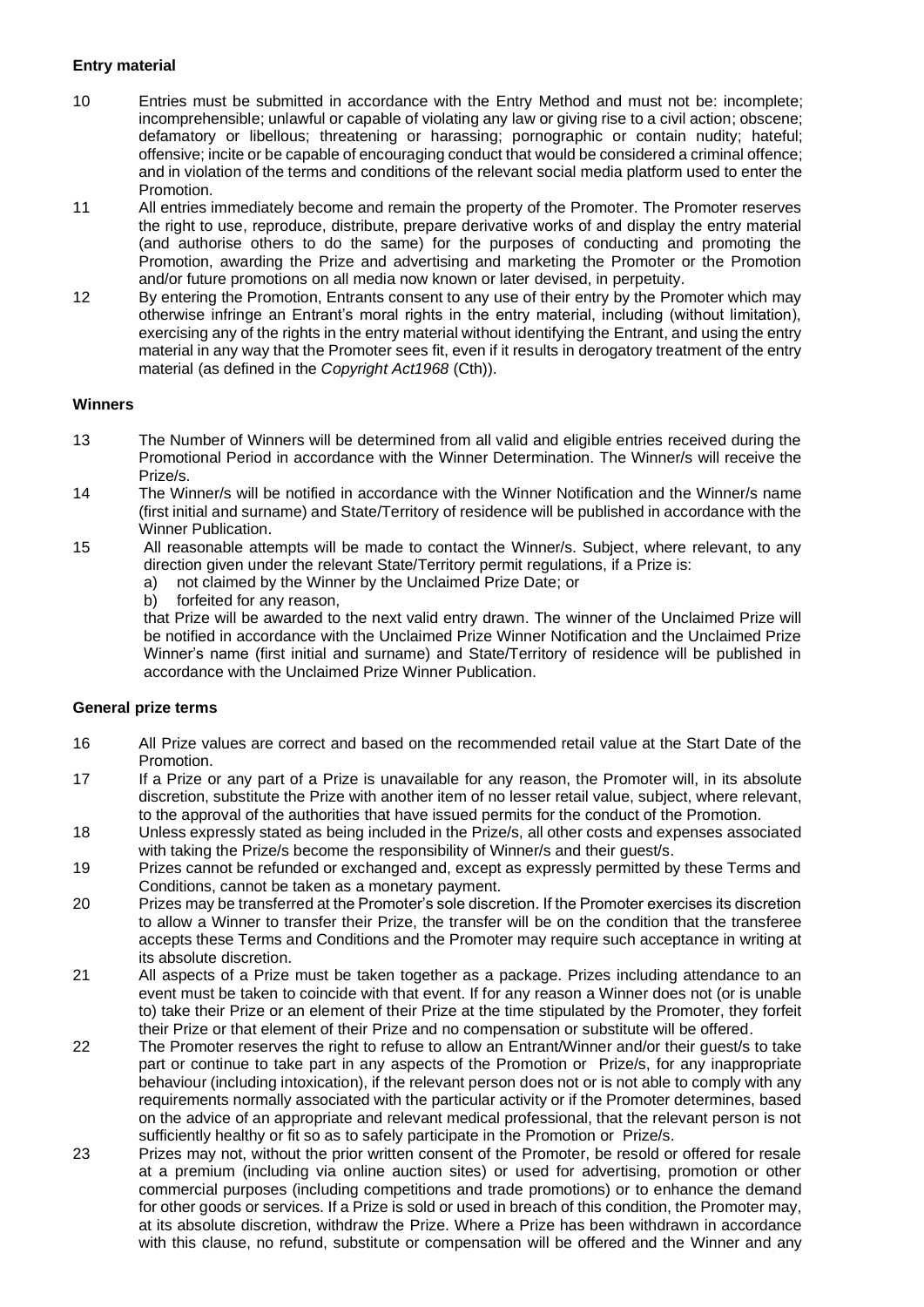person who has purchased or otherwise bears that ticket will be refused entry.

- 24 If the Winner/s and/or their guest/s are under the age of 18, they must be accompanied on their Prize by a parent or legal guardian.
- 25 Winner/s should seek independent financial advice at the Winner's sole expense regarding any tax implications relating to the Prize/s or acceptance of the Prize/s.
- 26 Prizes cannot be used in conjunction with any other discounts or special offers.
- 27 Each Prize will be awarded to the person named in the winning entry (as drawn in accordance with the Winner Determination). If a Winner is under the age of 18, the Promoter may, at its discretion, award their Prize to the Winner's parent or legal guardian. It is the responsibility of the Winner's parent/legal guardian to prove their parental status/legal guardianship at the time of the Winner Notification.
- 28 Each Prize will be awarded in the Promoter's sole discretion. The Promoter may invalidate any prize claim where the Winner has breached these Terms and Conditions or otherwise failed to comply with any requirement under these Terms and Conditions.
- 29 It is a condition of accepting the Prize/s that the Winner/s and their guest/s must sign a legal release or releases in a form determined by the Promoter in its absolute discretion.

#### **Publicity**

- 30 By accepting a Prize, Winner/s and their guest/s agree that:
	- a) if requested by the Promoter, the Winner/s and their guest/s will:
		- i. provide comments about the Promotion and/or a photo or audio-visual clip of themselves; and
		- ii. participate in any promotional activity in connection with the Promotion or the Prize;
	- b) the Promoter may use their name, image, comments, photographs or audio-visual clips (**Materials**) for publicity and promotional purposes in any form of media, without reference or compensation to the Winner/s and their guest/s or any other person;
	- c) the Promoter may use, reproduce, edit and communicate to the public the Materials at any time in any form of media;
	- d) the Promoter may license, authorise or otherwise transfer the rights in the Materials to others to do the same; and
	- e) the Winner/s and their guest/s unconditionally and irrevocably consent to any act or omission that would otherwise infringe any of their moral rights in the Materials and waive all moral rights in the Materials.

#### **Limitation of liability**

- 31 Nothing in these Terms and Conditions limits, excludes or modifies or purports to limit, exclude or modify the statutory consumer guarantees as provided under the *Competition and Consumer Act 2010*, as well as any other implied warranties under the *Australian Securities and Investments Commission Act 2001* or similar State and Territory consumer protection laws (**Non-Excludable Guarantees**). Except for any liability that cannot by law be excluded, including the Non-Excludable Guarantees, the Promoter, its associated agencies and companies and those agencies and companies associated with or involved in the Promotion (including each of their respective directors, officers, employees, servants, contractors and agents past and present) exclude all liability (including negligence), for any personal injury or death; or any loss or damage; whether direct, indirect, special or consequential (including loss of opportunity and loss of profit), arising in any way out of the Promotion or the Prize/s.
- 32 Except for any liability that cannot by law be excluded, including the Non-Excludable Guarantees, the Promoter, its associated agencies and companies and those agencies and companies associated with or involved in the Promotion (including each of their respective directors, officers, employees, servants, contractors and agents past and present) is not responsible for and excludes all liability (including negligence), for any personal injury or death; or any loss or damage; whether direct, indirect, special or consequential (including loss of opportunity and loss of profit), arising in any way out of:
	- a) any technical difficulties or equipment malfunction (whether under the Promoter's control);
	- b) any incorrect or inaccurate information, caused either by users, by any of the equipment or programming associated with or used in connection with the Promotion, or by any technical error that may occur in the course of the Promotion;
	- c) any delays or failures in any telecommunications services or equipment;
	- d) any error, omission, interruption, deletion, defect, delay in operation or transmission, theft, destruction, unauthorised access or third party interference;
	- e) any entry or prize claim that is late, lost, incomplete, incorrectly submitted, delayed, illegible, corrupted, altered, damaged or misdirected (whether after their receipt by the Promoter) due to any reason beyond the reasonable control of the Promoter;
	- f) any variation in Prize value to that stated in these Terms and Conditions;
	- g) any tax liability incurred by a Winner or Entrant;